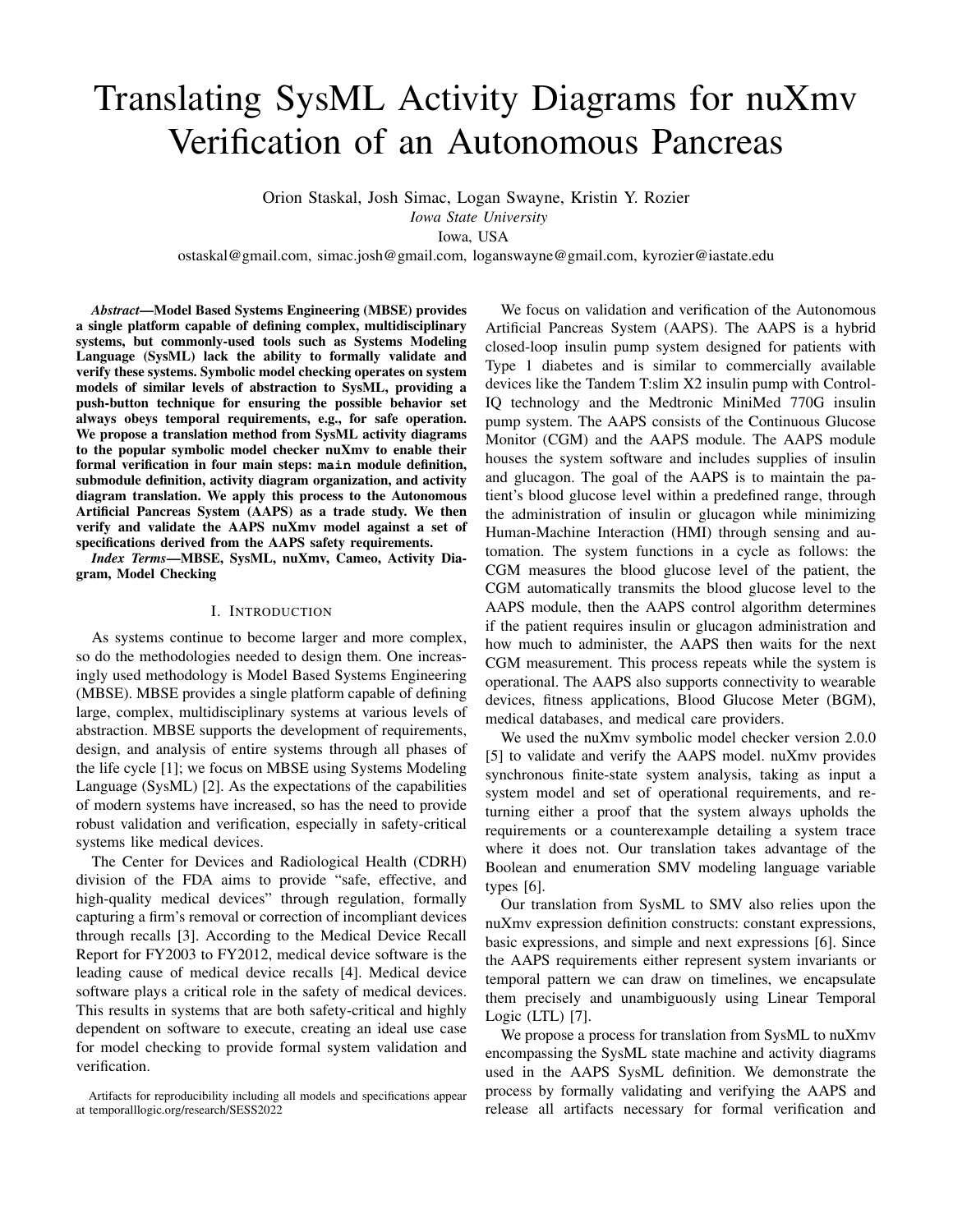validation of any SysML system primarily defined by state machine diagrams and activity diagrams.

To the best of our knowledge no previous research has verified a safety-critical medical device in nuXmv from this type of SysML model, and existing translations don't fully cover state machine and activity diagrams. Some papers present details regarding SysML state machine diagram [\[8\]](#page-5-7), [\[9\]](#page-5-8) and block definition diagram [\[10\]](#page-5-9), [\[11\]](#page-5-10) conversion to NuSMV for model checking, but do not cover activity diagrams. Other papers discuss the translation of activity diagrams to probabilistic models, then utilize other types of verification tools such as the PRISM probabilistic, explicit model checker [\[12\]](#page-5-11), [\[13\]](#page-5-12), [\[14\]](#page-5-13). Applying formal methods to safety-critical medical devices is a burgeoning area of research [\[15\]](#page-5-14), [\[16\]](#page-5-15). We aim to expand the use of formal medical device verification via extending SysML translations to include state machine diagram and activity diagrams and enable scalable verification via symbolic model checking.

The remainder of the paper is organized as follows. The SysML model, including a description of the AAPS system diagram types, appears in Section [II.](#page-1-0) Section [III](#page-1-1) provides the methodology we designed to translate the SysML state machine diagram and activity diagrams to nuXmv. Example automata and an example activity diagram further illustrate the system and translation execution. Verification and validation of the model, including example LTL specifications, appear in Section [IV.](#page-3-0) Section [V](#page-4-0) discusses lessons learned. Section [VI](#page-5-16) concludes with avenues for future work in medical device verification.

# <span id="page-1-0"></span>II. AUTONOMOUS ARTIFICIAL PANCREAS SYSTEM SYSML MODEL

The AAPS system was developed in SysML. SysML consists of nine different types of diagrams; the AAPS uses two main diagram types: activity diagrams and state machine diagrams. The activity diagrams hold most of the usable information in the AAPS SysML model. Each activity diagram describes a small system action, and the combination of all activity diagrams accurately characterizes all possible system actions. The activity diagrams are independent of each other, and only connected through other diagram types. Typically, SysML block definition diagrams connect the activity diagrams [\[17\]](#page-5-17); however, the AAPS SysML model connects the activity diagrams through the state machine diagram, which defines the higher-level system states.

In addition to these two main diagram types, the AAPS model also contains a detailed set of requirements. We use these requirements to generate the formal specifications required to prove the model functioned properly.

## III. TRANSLATION FROM SYSML TO NUXMV

<span id="page-1-1"></span>We use a four-step translation process to translate the SysML model into nuXmv.

# SysML to nuXmv Translation Process

- 1) Main Module Definition: Use the SysML state machine diagram to define the main module in nuXmv
- 2) Submodule Definition: Define submodules from the SysML state machine diagram
- 3) Activity Diagram Organization: Categorize activity diagrams into corresponding modules
- 4) Activity Diagram Translation: Convert activity diagram information into nuXmv

#### <span id="page-1-3"></span>*A.* Main *Module Definition*

The overall SysML state machine diagram is the highestlevel overview of the AAPS. We use this diagram to generate the automaton shown in Figure [1.](#page-1-2)



<span id="page-1-2"></span>Fig. 1. Full system automaton built from the system state machine diagram

The state machine diagram shows the high-level system behavior and state switching between the different modes within the AAPS. Figure [1](#page-1-2) corresponds exactly to the system modes in the state machine diagram. This automaton then gives a baseline for writing the main module, the high-level control module that defines transitions between the submodules in nuXmv. We define operational and maintenance modes as individual submodules in nuXmv due to their additional complexity, while the main module defines Start Up and Shutdown.

The AAPS main module has an enumerated mode variable with StartUp, Operational, Maintenance, and Off fields to define which mode the system was in. Boolean request variables denote the state of each of the mode transitions; a request must be active for the system to switch modes in the next time step. Step [III-A](#page-1-3) translates only the system modes and transitions; we add all other definitions in later steps.

#### *B. Submodule Definition*

The AAPS state machine diagram also provides information on the activities within the operational and maintenance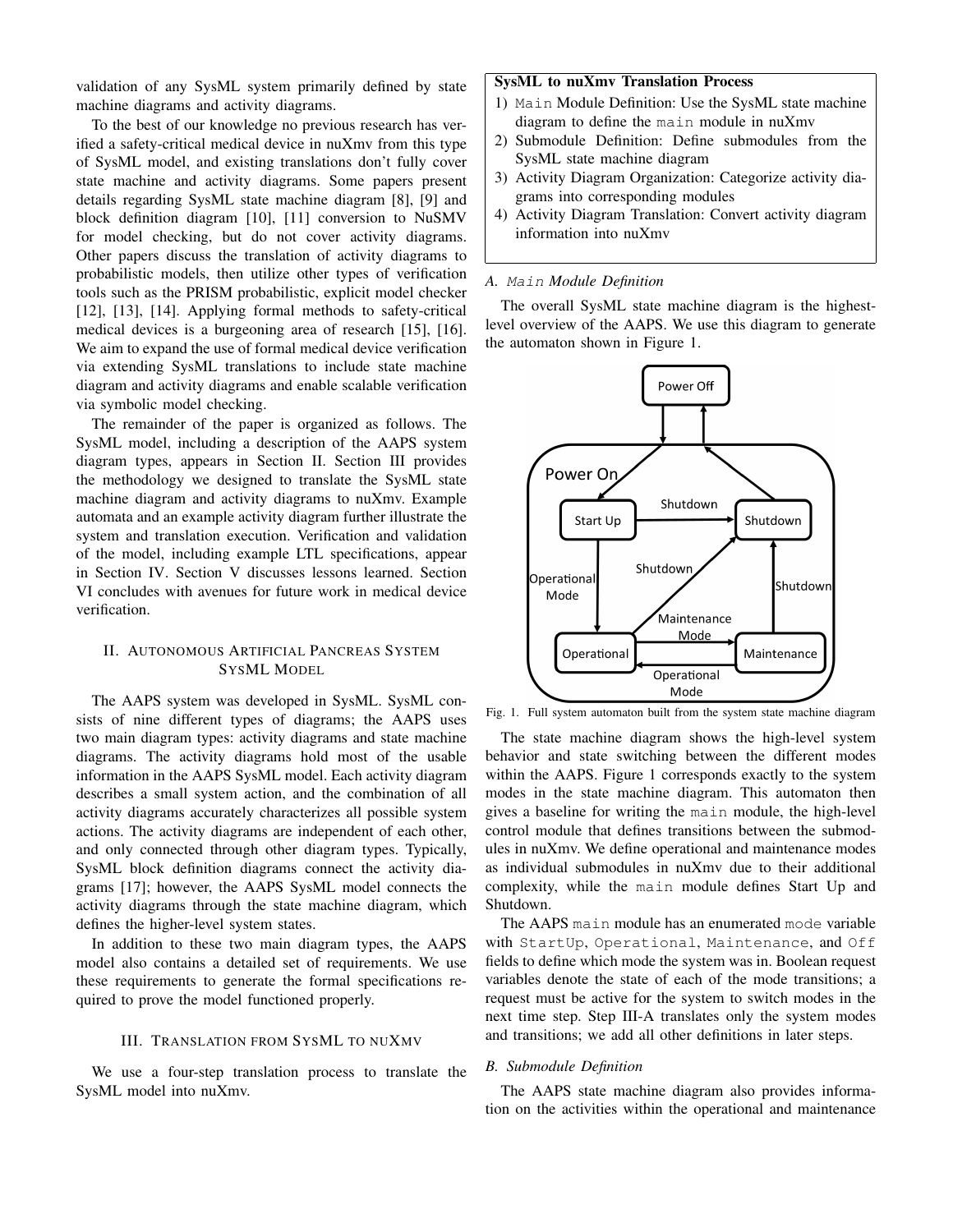modes. We use this additional information to develop the automata in Figures [2](#page-2-0) and [3.](#page-2-1) We model both automata as submodules within the main module in nuXmv.



<span id="page-2-0"></span>Fig. 2. Operational mode automaton showing the functional variable and the five external device connections

The operational mode consists of a functional flag to determine the AAPS state and five external device connections. The OperationalMode module controls the state of the functional variable and the status of each external device. We define the Functionality enumerated variable with four states: Functional, Degraded, Failed, and Off. We define each external device as a separate submodule within operational mode according to their respective activity diagrams.



<span id="page-2-1"></span>Fig. 3. Maintenance mode automaton showing the four maintenance activities and the ready state

Maintenance mode consists of four maintenance tasks and a ready state. We define a TaskRequest enumerated variable to control the transitions into and out of the maintenance tasks and a MaintenanceTask enumerated variable to set the current state of maintenance mode. Each individual maintenance task is a submodule within maintenance mode.

# *C. Activity Diagram Organization*

We define 12 different modules from the state machine diagram: Main, OperationalMode, MaintenanceMode, CGMReplace, GlucagonRefill, IBIT, InsulinRefill, BGM, FitnessApp, MCP, MedicalDB, and WearableDevice. The OperationalMode and MaintenanceMode modules are inside of the Main module within nuXmv. The maintenance task modules are inside of the MaintenanceMode module, and the connected device modules are inside of the OperationalMode module within nuXmv. We assigned 42 of the 44 original SysML activity diagrams to a module that best characterized its functionality. We omit the two unassigned activity diagrams because they contribute little to the understanding and functionality of the final model.

## *D. Activity Diagram Translation*

Once we assign each activity diagram to a module, we then translate the diagrams into the SMV modeling language. The activity diagram translations vary widely; some were intensive to model and required changes across several modules, while others required changing only a single variable. This difference in modeling intensity is related to the scope of the activity diagrams. The simpler activity diagrams were low level and only impacted a small area of the system, while some of the activity diagrams, such as *Respond to Critical System Failure* impacted several modules.

The *Share Data with MCP* activity diagram is one of the simpler activity diagrams; see Figure [4.](#page-2-2) It details the process of receiving a patient data request from the medical care provider (MCP), authenticating the request, and accepting the request for data or rejecting the request. We model this entire diagram using a single enumerated variable called PatientData in the MCP module in nuXmv. Table [I](#page-3-1) lists the possible values of PatientData.



<span id="page-2-2"></span>Fig. 4. SysML Share Data with MCP activity diagram example

The MCP module needs to connect to the operational mode module to exchange patient data; PatientData gets set to None by default if the MCP is not connected. If nothing is currently happening (PatientData is None), the variable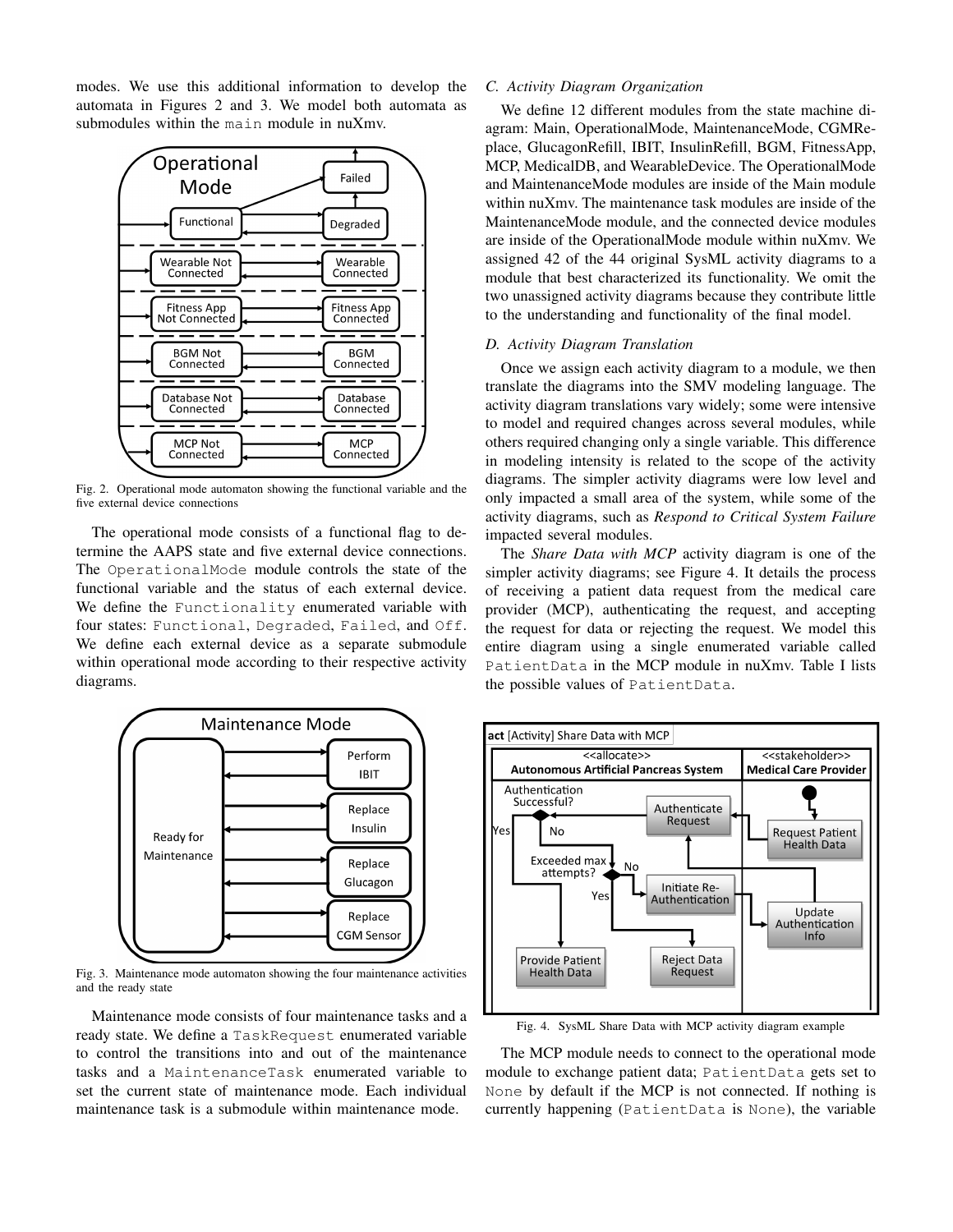TABLE I PATIENT DATA ENUMERATION

<span id="page-3-1"></span>

| <b>Value Name</b> | <b>Description</b>                                      |
|-------------------|---------------------------------------------------------|
| None              | No state of the activity diagram is currently happening |
| Requested         | The MCP has received a request                          |
| Authenticating    | Currently authenticating the request                    |
| Provided          | The MCP accepted the request, provided data             |
| Rejected          | The MCP rejected the request                            |

can remain in that state; a new request switches this variable to Requested. After spending one time step in Requested, it switches to Authenticating. The authentication part of the activity diagram is self-looping, meaning the nuXmv module always has the option to stay in that state. This means that for every step spent in the Authenticating mode, the model can choose between three different options: Authenticating, Provided or Rejected. If the data is provided, or the request is rejected, the variable will then return to the None state, and the process may start over again.

We continually tested our model against the written specifications to ensure correctness. We also used other methods of checking the model such as the nuXmv functions check\_fsm and print\_reachable\_states to ensure the model did not have any deadlock states and ensure that the number of states was within reason. In the final model, no deadlock states exist, and the number of reachable states is within the expected bounds, i.e., comparable to the original SysML specification. The total number of reachable states for the AAPS nuXmv model is 10977 out of 1.83459e13 possible states. This is expected due to the large number of enumerated variable combinations that are not allowed due to the SysML model definition. There were several points during model development where the check\_fsm function returned a deadlock state, revealing an incorrect transition or variable assignment somewhere in our model. To fully verify and validate the model requires specification checking [\[18\]](#page-5-18).

#### IV. VERIFICATION AND VALIDATION OF MODEL

#### <span id="page-3-0"></span>*A. Specification Debugging via Universal Model*

The *universal model* [\[19\]](#page-5-19) contains all possible current and future assignments for each variable; we utilized this model in nuXmv to check if the written specifications are satisfiable. A given LTL specification  $\phi$  is satisfiable if and only if the negation  $\neg \phi$  produces a counterexample representing a satisfying assignment when checked against the universal model. We checked all LTL specifications, their negations, and the conjunction of specifications for satisfiability, per the specification debugging practice introduced in [\[19\]](#page-5-19). This ensures that every specification is possible, not a tautology, and that all specifications can hold in the same system at the same time.

## *B. Specifications*

We encapsulate the AAPS requirements as 29 LTL specifications [\[20\]](#page-5-20) specifications and debug them. We also validate our model with 11 LTL and 94 CTL specifications.

Our debugging effort includes code inspection and checking for satisfiability using the universal model. Model checking revealed spurious counterexamples caused by mistakes in the specification set. These are unexpected "passing" results that triggered further specification debugging. One such result was a trace where the system entered a degraded state in operational mode and switched to maintenance mode. At this point, the system was allowed to switch back to operational mode in a degraded state. This trace occurred because SysML does not specify a prioritization of tasks to be performed. We insert an assumption that the necessary maintenance tasks are to be completed and the degraded flag resolved before switching to operational mode.

We created four benchmarks using the information in the SysML model to capture the level and type of functionality that the system achieves. The verification specifications are grouped and ordered based on system functionality. Table [II](#page-3-2) lists the benchmark levels and a brief description of each level. We ordered the four benchmark levels by their importance to the functionality of the AAPS from low level safety-critical features to high level convenience features. If all the specifications in a benchmark pass, then the system is considered to complete that benchmark functionality. We consider the AAPS to meet minimum safety requirements if it passes the first two benchmarks, meaning that the system works properly in operational mode and responds appropriately if it enters a degraded or failed state.

TABLE II SYSTEM BENCHMARKS

<span id="page-3-2"></span>

| <b>Benchmark</b>         | <b>Description</b>                                 |
|--------------------------|----------------------------------------------------|
| Safety-Critical          | Medication properly administered while operational |
| Failure Safety           | Proper responses to system failures                |
| Mode Transitions         | Pre-transition and post-transition conditions met  |
| <b>Connected Devices</b> | Alert messages sent and received                   |

## *C. Results*

We present a total of 132 specifications that span both validation and verification of the model. The verification specifications verify that the AAPS requirements hold for the nuXmv translation of the model, and the validation specifications validate that the nuXmv model performs all the intended functions, i.e., matches the SysML model [\[21\]](#page-5-21). We modelchecked 105 specifications to validate our nuXmv model, while the remaining 29 specifications verify the AAPS requirements. We wrote all our specifications to ensure that nuXmv returning a true value would validate or verify the respective part of the system. NuXmv provides a counterexample trace for false results, enabling us to find errors in the model and correct them.

*1) Validation:* Out of our set of 105 validation specifications, 18 test specific system behaviors. These specifications cover shutdown mode, maintenance mode, operational mode, and app connectivity. The other 87 specifications serve to ensure reachability for all valid variable assignments within the AAPS nuXmv model. Table [III](#page-4-1) provides a summary of the validation results.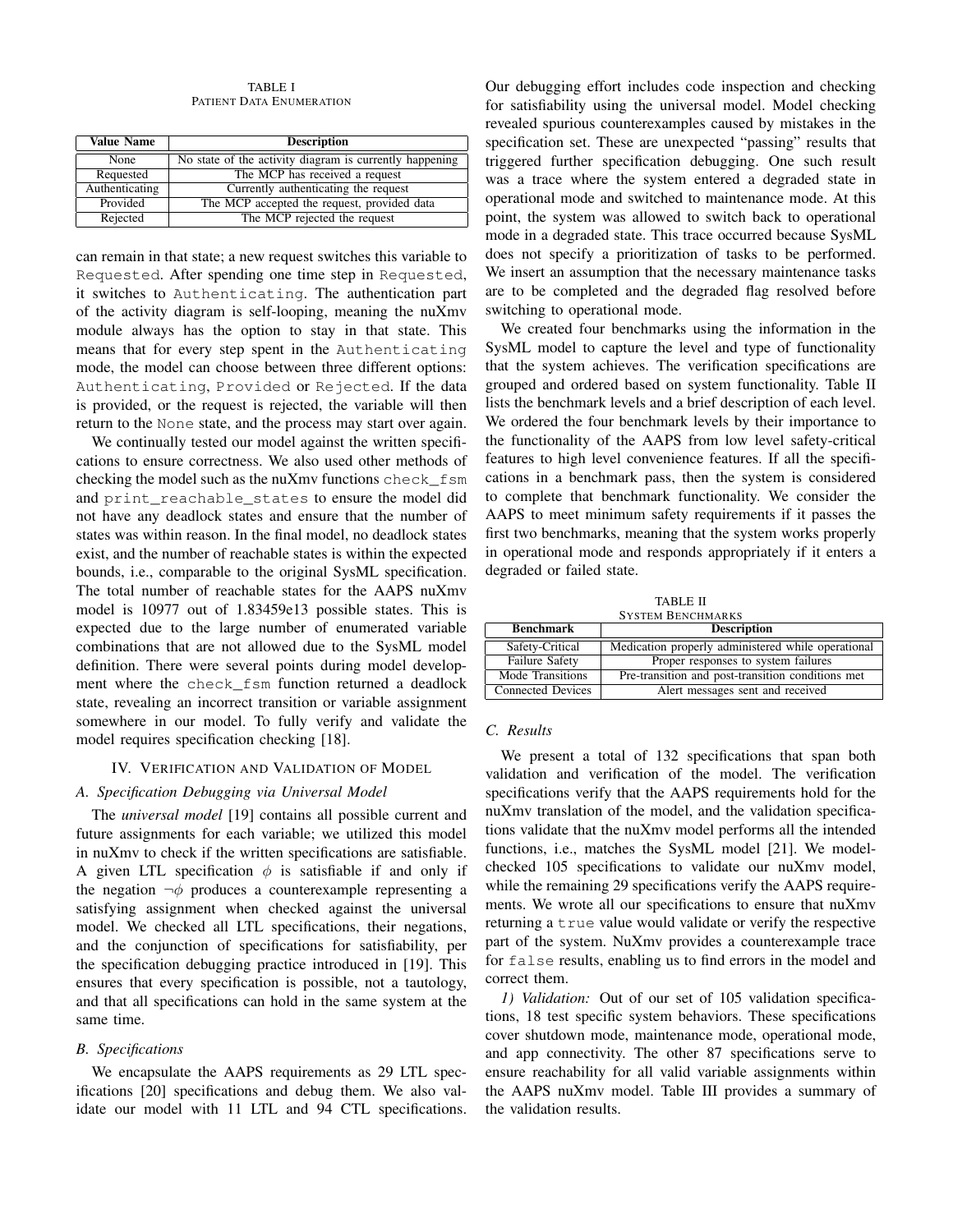TABLE III SUMMARY OF VALIDATION RESULTS

<span id="page-4-1"></span>

| <b>Specification Type</b> | <b>Number of Specs</b> | <b>Result</b> |
|---------------------------|------------------------|---------------|
| Shutdown Mode             |                        | <b>PASS</b>   |
| Maintenance Mode          |                        | <b>PASS</b>   |
| <b>Operational Mode</b>   |                        | <b>PASS</b>   |
| App Connectivity          |                        | <b>PASS</b>   |
| Valid Variable Assignment | 87                     | <b>PASS</b>   |

We wrote validation specifications in tandem with the translation of the model from SysML. We first wrote specifications to validate the high level system aspects, writing the rest of the validation specifications when the low-level functionality was implemented in nuXmv. The following example is one of the system behavior specifications used to validate maintenance mode.

 $\Box \neg \{(IBIT = Running) \land [(Refill\_Insulin = Running) \lor$  $(Refill\_Glucagon = Running) \vee (Replace\_CGM = Running)]$ 

The given LTL formula states that IBIT shall never run while insulin needs refilling, glucagon needs refilling, or the CGM needs replacing. We created three other variations of this LTL formula to validate that the AAPS nuXmv model only allows one maintenance task to run at any given time.

| 1) $\Box \neg \{ (Refill\_Insulin == Running) \land [(IBIT == Running) \lor$ |     |                                |  |     |
|------------------------------------------------------------------------------|-----|--------------------------------|--|-----|
| $(Refill\_Glucagon)$                                                         | $=$ | $Running) \vee (Replace\_CGM)$ |  | $=$ |
| Running)                                                                     |     |                                |  |     |

- 2)  $\Box \neg \{ (Refill\_Glucagon == Running) \wedge [(Refill\_Insulin ==)$  $Running) \vee (IBIT == Running) \vee (Replace\_CGM ==$  $Running$
- 3)  $\Box \neg \{ (Replace\_CGM == Running) \land [(Refill\_Insulin ==)$  $Running) \vee (Refill\_Glucagon \ == \^n Running) \vee (IBIT \ == \dots)$  $Running$  $\{$

We derived these specifications directly from the state machine diagram in the SysML model. In the state machine diagram, only one state can be active at any time unless otherwise stated. In maintenance mode, only one of the maintenance activities can be in progress at any given time. We then wrote the above specifications to validate that the assertion held true through our translation into nuXmv. Most of the other validation specifications ensure that states are reachable and that all variables are used. We wrote these validation checks in pairs for each variable.

 $\mathcal{E} \Diamond FallFlag$   $\mathcal{E} \Diamond \neg FallFlag$ 

The above specifications ensure that there exists at least one state in the system where the FailFlag variable is enabled, and at least one state where the FailFlag variable is disabled. If either of these specifications return false, the variable only has one possible assignment, and either the model behavior needs to be fixed, or the variable has no function and can be removed.

Model definition and specification are two of the main takeaways from the validation specifications. The AAPS model was already a fully defined model and we did not find any major errors in the model. We did find some inconsistencies in the model that needed to be properly defined when fully

verifying the AAPS. One of these inconsistencies was the exit behavior of maintenance mode. The IBIT activity diagram specifies that the system will return to operational mode if the IBIT passes with no critical failures. This conflicts with the general flow of the state machine diagram as well as the Perform AAPS System Maintenance, Enable Maintenance Activities, and Disable Maintenance Activities activity diagrams. These diagrams all show that upon finishing a maintenance activity, the system will not necessarily return to operational mode, but may stay in maintenance mode and wait for another maintenance request. We discovered this problem through the failure of a validation specification designed to test if operational mode is guaranteed after the IBIT completed if there was no shutdown request. When the specification failed, we reviewed the model and found the inconsistency. In this case, we updated the specification to match the model and the three other activity diagrams.

*2) Verification:* A total of 29 verification specifications, distributed between each of the system benchmarks defined in Table [II](#page-3-2) verified the given AAPS requirements all hold over the AAPS as defined. Table [IV](#page-4-2) shows the specification breakdown.

<span id="page-4-2"></span>

| <b>TABLE IV</b>                        |                        |               |  |  |
|----------------------------------------|------------------------|---------------|--|--|
| <b>SUMMARY OF VERIFICATION RESULTS</b> |                        |               |  |  |
| <b>Benchmark</b>                       | <b>Number of Specs</b> | <b>Result</b> |  |  |
| Safety-Critical                        |                        | <b>PASS</b>   |  |  |
| Failure Safety                         |                        | <b>PASS</b>   |  |  |
| Mode Transitions                       | 11                     | <b>PASS</b>   |  |  |
| Connected Devices                      |                        | <b>PASS</b>   |  |  |

1)  $\Box (((Mode = Operational) \land (PatientStatus == LowBS) \land ...)$  $\neg(Functionality == Failed)) \rightarrow (BloodSugarAdjustment ==$  $D$ eliverGlucagon))

2)  $\Box (((Mode = Operational) \land (PatternStatus == HighBS) \land$  $\neg(\overleftrightarrow{Functionality} == \text{ failed})) \rightarrow (\text{BloodSugarAdjustment} ==$  $DeliverInsulin$ )

3)  $\Box (((Mode = Operational) \land (PatientStatus == Normal)) \rightarrow$  $(BloodSugarAdjustment == None)$ 

These three example LTL formulas verify medication administration, the aspect of the system that is the most safetycritical. We intentionally designed the example LTL formulas to test the AAPS nuXmv model from the highest level possible. More specifically, the LTL formulas verify that when the system is operational, the patient receives glucagon when their blood sugar is low, insulin when their blood sugar is high, and nothing when their blood sugar is within the normal range. All 29 verification specifications passed, indicating that the system operates as originally designed.

## V. DISCUSSION OF LESSONS LEARNED

<span id="page-4-0"></span>This case study provides an example translation of a safetycritical medical system SysML model into nuXmv for formal verification and validation. Verification and validation allow the system developers to have confidence in the model before moving forward to future development. We were able to catch model inconsistencies and specify necessary system behaviors in the AAPS through this process.

Timing is one of the major difficulties when translating a model from SysML to nuXmv. SysML does not have any